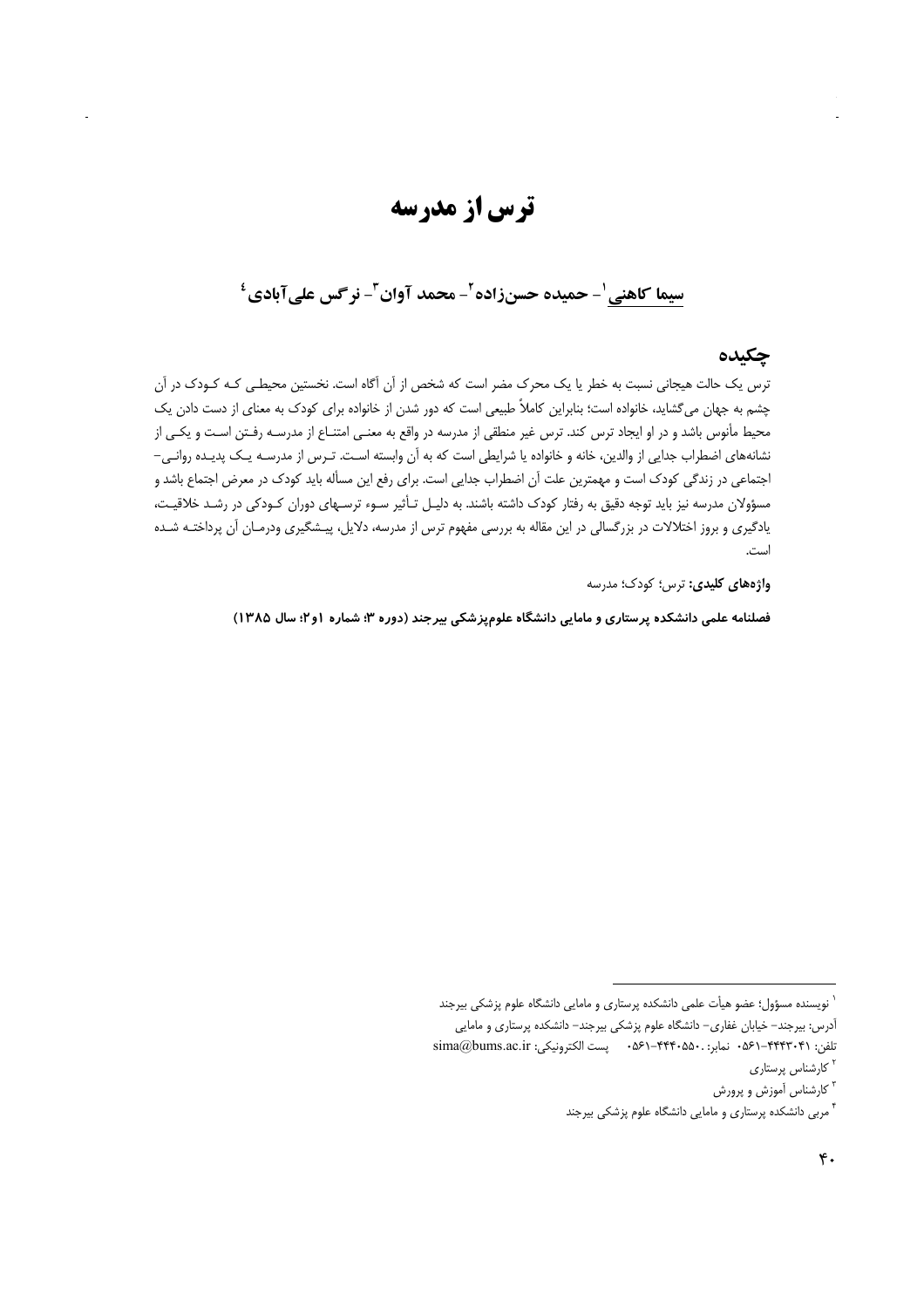#### مقدمه

با شروع فصل بازگشایی مدارس، بسیاری از مادرانی که فرزندشان برای اولین بار به مدرسه میروند، با مسأله ترس از مدرسه در کودکشان مواجه هستند. اگر چه ترس از مدرسه ممکن است در کودکان دورههای مختلف تحصیلی وجود داشته باشد ولی نوع ترس در کودکان کلاس اول با کودکان دورههای دیگر متفاوت است. بعضی از آنان تقریباً دچار اختلال اضطراب جدایی از والدین بخصوص مادرشان هستند. نخستین محیطی که کودک درآن چشم به جهان گشوده خانواده است؛ بنابراین کاملاً طبیعی است که دور شدن از خانواده برای کودک به معنای از دست دادن یک محیط مأنوس و آشنا باشد و در او ایجاد ترس و نگرانی کند(۱).

ترس حالتی هیجانی نسبت به خطر یا یک محرک مضر است که شخص از آن آگاهی دارد. عامل ترس میتواند شئ، انسان یا مسأله و موقعیت وی باشد. ترس از مدرسه و غیبت از مدرسه هم معنا نیستند. ترس از مدرسه با نوعی دلزدگی و تنفر از مدرسه همراه است ولي غيبت از مدرسه همراه با چنين حالت عاطفی نیست بلکه به علل مختلف ممکن است کودک در طول سال تحصیلی چند دفعه در کلاس خود حضور پیدا نکند و این امر باعث عقب ماندگی تحصیلی او شود (٢).

بر اساس مطالعات انجام شده، ۷۰٪ کودکان که به ترس از مدرسه دچارند، از افسردگی و ۱۰۰٪ از حالات اضطرابی و۵۰٪ از هر دو اختلال رنج می برند. پژوهشهای متعدد نشان میدهد که از هر پنج دانشآموز یک نفر دچار مشکلات مربوط به سلامت روانی است که متأسفانه به دلیل عدم پیگیری و مداخلات لازم، این گونه اختلالات تا اخذ مدارج تحصیلی بالاتر و حتی در ورود به اجتماع در آنها باقی می ماند (۳).

به دلیل اهمیت ترسهای دوران کودکی و تأثیر سوء آن در رشد خلاقیت، یادگیری و پیشرفت تحصیلی و بروز اختلالات در بزرگسالی، در این مقاله به بررسی مفهوم ترس از مدرسه، دلایل ایجاد آن، راههای پیشگیری و درمان آن پرداخته شده است.

#### محتوى

ترس از مدرسه چیست؟ ترس غیر منطقی از مدرسه ٌ

\* School Refusal

در واقع به معنی امتناع از مدرسه رفتن است و یکی از نشانههای اضطراب جدایی از والدین، خانه، خانواده یا شرایطی است که به آن دلبسته و وابسته شده است. ترس از مدرسه به اجتناب و بی میلی شدید برای رفتن به مدرسه گفته می شود. ترس از مدرسه یک پدیده روانی- اجتماعی در زندگی کودکان است که بویژه در ابتدای ورود به مدرسه نمود می یابد و به دلیل آثار سوء بالقوه که در رفتار کودک دارد، از دیگر ترسهای دوران کودکی مهمتر است (۴).

ترس از مدرسه شامل کودکانی که در بدو شروع مدرسه هستند، نمیشود، بلکه شامل کودکانی میشود که در رفتن به مدرسه مقاومت میکنند یا نسبت به مدرسه رفتن، به مدت طولانی نشان امتناع شدید میدهند؛ این مسأله ناشی از اضطراب یا ترس از تجربیات مربوط به مدرسه است. این کودکان از بهره هوشی خوبی برخوردارند. در روزها و هفتههای نخستین، همراه با علائم جسمانی و گریستن مداوم است. معمولاً صبح زود رخ میدهد و در مواقعی که مدرسه رفتن منتفی است، فروکش می کند. در روزهای تعطیل و آخر هفته کمتر دیده میشود یا اصلاً دیده نمیشود. در خانوادههایی که کودکان با فاصله زیاد از یکدیگر متولد میشوند، شایعتر بوده و در تمام طبقات اجتماعی مشاهده می شود. در پسر و دختر معمولاً به طور مساوی دیده می شود ولی در دخترها کمی بیشتر از پسرها مشاهده می شود. در تمام سنین دیده میشود ولی بیشتر در کودکان ۱۰ ساله یا بالاتر مشهود است. ترس مرضی از مدرسه در هر دو جنس و در همه سطوح اجتماعي- اقتصادي ديده مي شود (۵).

این کودکان ممکن است علائمی به عنوان فرایند محافظتی برای مواجهه با موقعیت ناراحتکننده بروز دهند. علائم فیزیکی عمده شامل بی اشتهایی، تهوع، استفراغ، اسهال، سرگیجه، سردرد، درد ساقها یا شکم میباشد. آنها حتی ممکن است تب خفیف نیز داشته باشند. علائم رفتاری و روانی شامل محکم چسبیدن به والدین و یا پرستار، کج خلقی، وحشتزدگی هنگام جدا شدن از آنها، ترس از تاریکی یا تنها بودن در یک اتاق، وحشت از خوابیدن یا دیدن کابوسهای شبانه، ترسهای اغراق آمیز از حیوانات، غولها ودیوها، مدرسه و غیره، نگرانی مداوم از سلامتی خود و دیگران از دیگر علائم ترس از مدرسه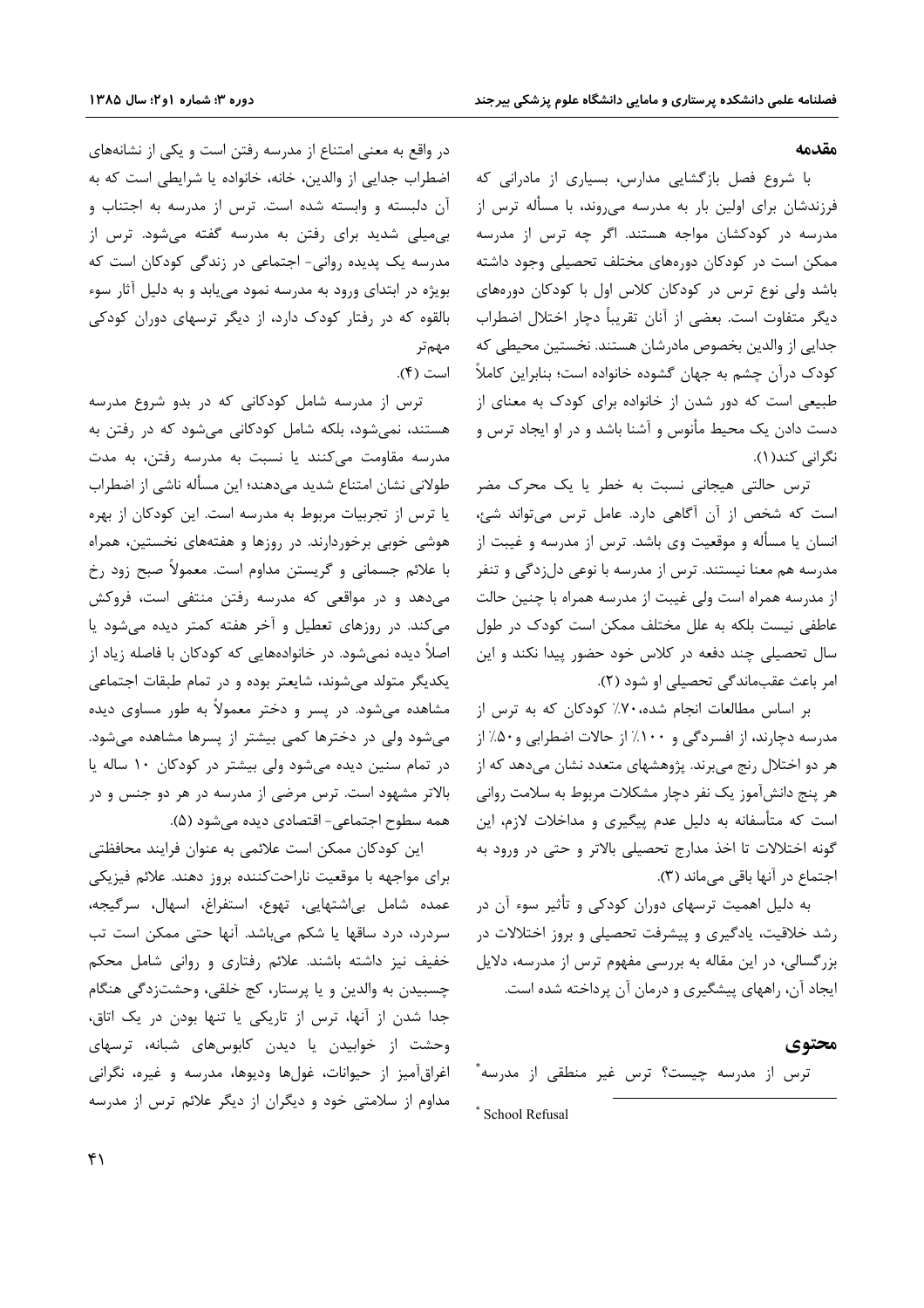مے باشد (۶).

**علل ترس از مدرسه:** علل عمده عبارتند از: ترس مربوط به مدرسه يا ترس مربوط به خانه

**علل ناشی از خانه و خانواده**: گاهی آنچه ترس از مدرسه تلقی میشود، ترس از ترک منزل است. به نظر میرسد کودکانی که بیشتر به خانواده خود وابسته هستند و بیش از اندازه مورد توجه و حمایت والدین خود قرار داشتهاند و استقلال کمی نسبت به سن خود دارند، بیش از سایرین دچار ترس و اضطراب جدایی از والدین و خانه میشوند. کودکانی که در خانوادههای پر تشنج و نا امن زندگی میکنند، معمولاً در ورود به پیش دبستانی مشکل خواهند داشت. این کودکان همیشه نگران پیشامدهای درون خانه هستند و میترسند زمانی که خارج از خانه هستند، اتفاق ناگواري در خانه رخ دهد (۶).

کودکانی که در دوران نوزادی زیاد تنها میماندند و یا تجربیات اجتماعی آنها محدود است، آمادگی کمتری برای ورود به مدرسه دارند. آنها همیشه از تنهایی و دورشدن از خانواده خود واهمه دارند؛ میترسند والدین خود را از دست بدهند یا هرگز به دنبال أنها نيايند ويا بدون حمايت والدين، ديگران به أنها صدمه بزنند.

گاهی وقوع حوادثی مانند مرگ فردی از اعضای خانواده، جدایی کودک از خانواده، طلاق، تولّد نوزاد تازه، کشمکش پدر و مادر و یا وابستگی بیش از حدّ کودک به مادر و یا تجربه یک بحران خانوادگی مانند جابهجایی، افسردگی، مشکلات مالی، بیماری درازمدت و مواردی چون برخورداری از توجه تمام و كمال يكي از والدين، اجازه داشتن براي تماشاي تلويزيون، انجام بازیهای رایانهای و بازی با اسباببازیها به جای انجام تکالیف مدرسه منبع ترس است (٧).

تحقيقات نشان داده اين كودكان معمولاً مادراني مضطرب، وسواسی، همیشه نگران و عصبی، مردد، غیرمنطقی، برخوردار از هوش هيجاني پايين، نكته سنج، موشكاف، حساس و عاطفي دار ند.

بیشتر این کودکان در بیرون از منزل غیرفعال و ترسو و يدران اين گونه افراد، معمولاً درونگرا، آرام و غيرفعال هستند؛ در صورتی که مادران در منزل مسلط و با قدرت میباشند و از کودک خود پشتیبانی زیادی نشان مے،دھند.

مادر یا پدری که در ارتباط با کودکان مفاهیم و نکتههای منفی از محرکها و مکانهایی مثل مدرسه یا درس خواندن میدهند و یا تجربههای منفی توأم با وحشت و ترس و اضطراب خود را از دوران تحصیلی و مدرسه یا تنبیه و توبیخها را به کودکان انتقال میدهند و از آنها میخواهند مواظب رفتارشان باشند، خواه ناخواه بذر امتناع و ترس از مدرسه را در افكار آنها می پرورانند (۸).

**علل ناشی از مدرسه:** میزان پیشرفت تحصیلی کودکان متفاوت است و تعدادی از آنها در برخی زمینهها قویترند؛ همچنین آمادهشدن برای مدرسه تا حدّی به انتظارات مدرسه مورد نظر از دانشآموز بستگی دارد؛ ممکن است مدرسهای بخواهد کودک در گوشهای ساکت بنشیند، الفبا بیاموزد و مدرسه دیگری انتظار داشته باشد دانشآموز با کودکی دیگر پیش برود. به نظر می رسد کودکانی که می توانند خود را با انتظارات مدرسه وفق دهند، از آمادگی بهتری برخوردارند. موارد مختلفی در مدرسه از جمله معلم ایرادگیر، توقعات زیاد از کودک، عدم پیشرفت تحصیلی، عدم پاسخدادن درس توسط دانشآموز در كلاس مىتوانند منبع ترس باشند. گاهى اوقات وجود گروههايى سرکش از دانشآموزان در مدرسه می تواند عاملی برای ترس سایر دانشآموزان باشد. در برخی موقعیتها کودکان دیدگاه غیرواقعی و افراطی از تواناییها و پیشرفتهای خود دارند و این امر منجر به اضطراب بیشتر و گوشهگیری آنان میشود. اگر کودکی پس از گذشت سه تا چهار هفته نتوانست با محیط جدید سازگاری پیدا کند، علت آن را باید در مسائل تربیتی و اجتماعی او جستجو کرد؛ مشکلات رفتاری و اجتماعی خانواده، احساس حقارت در برابر همسالان و کاهش اعتماد به نفس کودک از جمله این علل هستند (۸).

### واهكارها

با مشاوره و ریشهپایی باید علت ترس از مدرسه را پیدا کرد. مطالعات نشان دادهاند استفاده از روشهای رفتاردرمانی میتواند مؤثر باشد. بازگشت سریع کودک به مدرسه خیلی مهم است. نگرشهای روانکاوی بر تقویت خود کودک تأکید دارند. شیوههایی مانند «حساسیتزدایی نظامدار» یا «مواجههسازی هدایتشده» که برای کاهش اضطراب و سایر ترسها به کار می رود، استفاده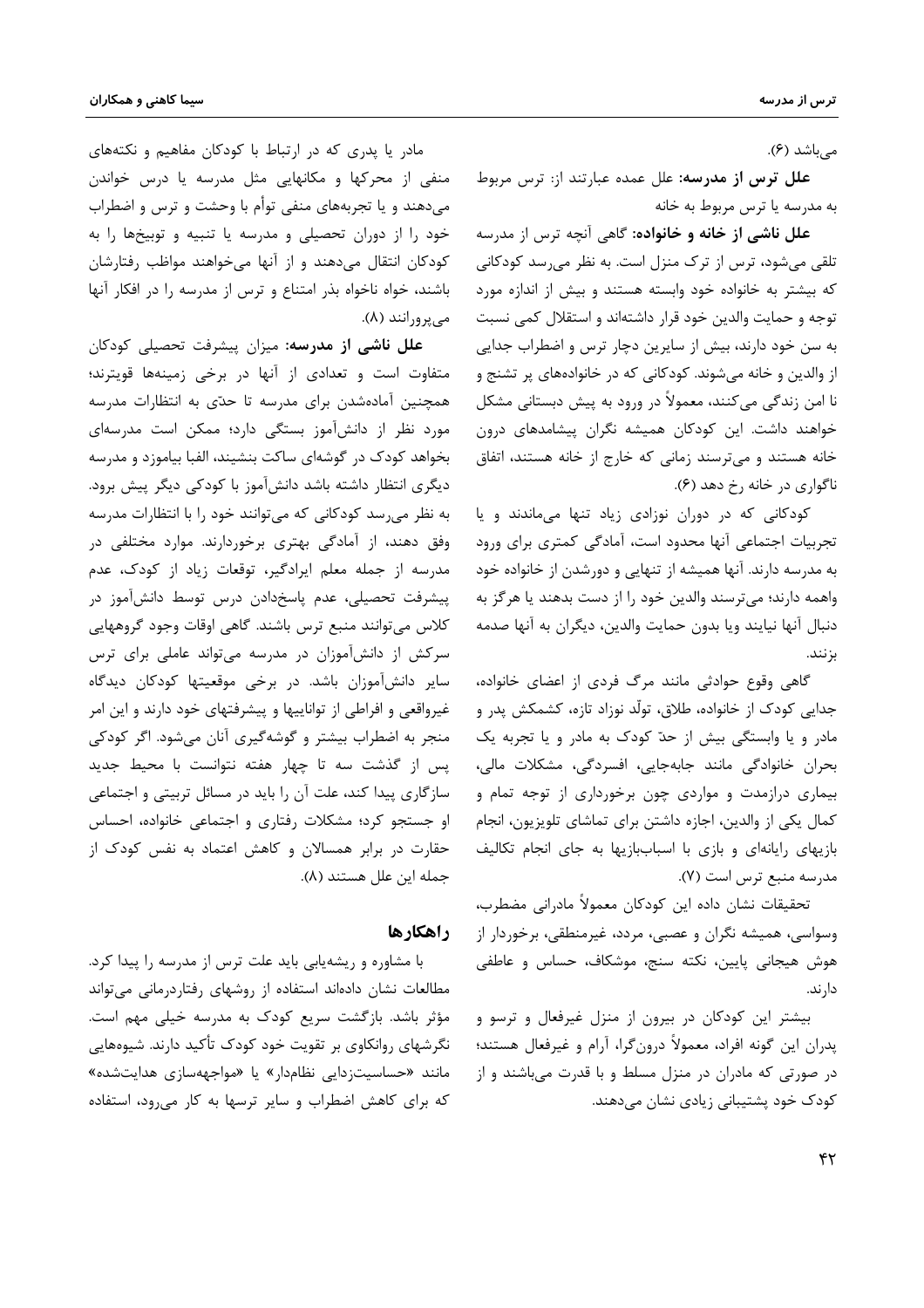شود.

در مواجههسازی بر این امر تأکید میشود که حتی اگر کودک سردرد و سایر علائم اضطراب را نشان دهد، باید به مدرسه برود؛ در این صورت بتدریج علائم فروکش میکند، اما در صورت ماندن کودک در منزل علائم تثبیت میشود.

والدین بایستی مربیان را در مورد وضعیت کودک آگاه کنند تا به کودک توجه خاص شود. از دیگر صور مواجههسازی این است که یکی از والدین کودک، چند روزی در دفتر مدرسه حضور داشته باشند و کودک به کلاس برود و پس از مدت مشخصی که بتدریج این زمان افزایش مییابد، بتواند از کلاس خارج شده و والدین خود را ببیند و این برنامه تا عادی شدن رفتار کودک در مدرسه ادامه داشته باشد. در روش دیگری می توان با معلم توافق کرد که کودک روز اول فقط به کلاس برود و درس خود را تحویل دهد و تکلیف روز بعد را دریافت و به منزل برگردد تا بتدریج میزان حضور او در مدرسه عادی شود.

روش دیگر، استفاده از الگو و سرمشق است که در آن کودکانی که با ذوق و شوق رفت وآمد میکنند و همکاری خوبی در مدرسه دارند، الگو قرار میگیرند. قرارداد بستن و استفاده از پاداش از دیگر روشهای درمانی است.

به والدین توصیه شود هرگز در برابر گریه و مقاومت کودک عصبانی نشده، او را سرزنش نکنند و یا او را با دلیل و منطق آرام نکنند. در صورتی که او را مجبور به رفتن به مدرسه کنند، بسیار وحشتزده شده و به بیماریهای روانی مبتلا خواهد شد. بهتر است خیلی آرام و مهربان کارها را به مسؤولان مدرسه واگذار نمایند. اغلب مربیان، در این کار بیشتر موفق خواهند بود.

به والدین توصیه شود تجارب منفی خود را به کودک ارائه ندهند؛ از ترساندن کودکان و ایجاد رعب و وحشت خودداری نمایند؛ به عنوان مثال «اگر بچه خوبی نباشی، به معلمت می گویم تو را در کلاس حبس کند.» از معلمان خود با شادی و دلسوزی یاد کنند. سرگرمیهای کودک را به دلیل تکالیف مدرسه محدود نکنند. استقلال کودکان را حفظ کنند، با کمک به آنان سعی کنند تکالیفشان را بهتر انجام دهند. برای جلوگیری از انزواطلبی، از دبیران در منزل استفاده نکنند، آنها را در محیطهای آموزشی و جمع قرار دهند. مادران نگران و مضطرب ناخواسته به اضطراب کودک دامن می;نند؛ بنابراین بهتر است در روزهای اول

پدر، کودک را به مدرسه ببرد. باید محیط پیشدبستانی تا حدّ امکان شبیه خانه باشد و کودک اسباببازیهای مورد علاقه را با خود به پیشدبستانی ببرد تا باعث کاهش اضطراب او شود؛ بنابراین باید با کودک در مورد پیش دبستانی و فعالیتهای آن صحبت شود (۹).

همچنین بازگو نمودن نکات مثبت مثل پیدا کردن دوستان جدید، با سواد شدن و همچنین استفاده از اردوهای تفریحی-علمی پیشنهاد میشود. تعریف کردن داستانهای جذاب و خواندن کتاب در مورد آشنایی با محیط جدید مفید است و حتی باید قبل از بازگشایی مدارس، ساختمان را به کودکانشان نشان دهند. نکته مهم این است که ابتدا خود والدین به محیطی که قرار است فرزند را به آن بسپارند، اعتماد داشته باشند و آن را به کودکشان منتقل کنند و به کودک تأکید نمایند حتماً بموقع دنبال او خواهند رفت.

به والدين توصيه شود قبل از شروع و رفتن فرزندشان به مدرسه خواب او را تنظیم کنند و اجازه دهند وسایل شخصی خود را با سلیقه خود برای بردن به مدرسه انتخاب کند. از نصیحت کردن کودک توسط والدین و اطرافیان جلوگیری شود. عدم اصرار و پافشاری والدین برای رفتن کودک به مدرسه، عدم مقایسه با سایر دانشآموزان مثلاً «ببین فلانی خودش سر کلاس می رود، تو هم برو …»؛ این گونه جملات باعث می شود کودک احساس ضعف و ناتوانی بیشتری نماید.

چنانچه کودک از سالهای اول دبستان دچار اضطراب جدایی است، با کودک قرار گذاشته شود؛ هر گاه دچار اضطراب و دلشوره شد، مدرسه را ترک نماید. مسؤولان مدرسه نیز باید تلاش كنند رفته رفته ساعات ماندن در مدرسه را افزايش دهند؛ مثلا روز اول نیم ساعت، روز دوم چهل دقیقه تا کودک به مرور زمان بتواند از طريق حساسيتزدايي منظم مشكل خود را حل کند. پس از پایان یافتن مدرسه اجازه بازی و ورزش با دوستان به کودک داده شود. نظارت دقیق مسؤولان برای کنترل رفتار دانشآموزانی که سعی میکنند به هم کلاسی خود زور بگویند و یا مسخره کنند، مثلاً « تو شبیه اردک هستی و …» لازم است چون این عوامل باعث می شود که کودک از مدرسه دوری کند.

نظارت دقیق و توجه خاص مربیان و مسؤولان مدرسه در کاهش ترس از مدرسه بسیار مؤثر خواهد بود. نادیده گرفتن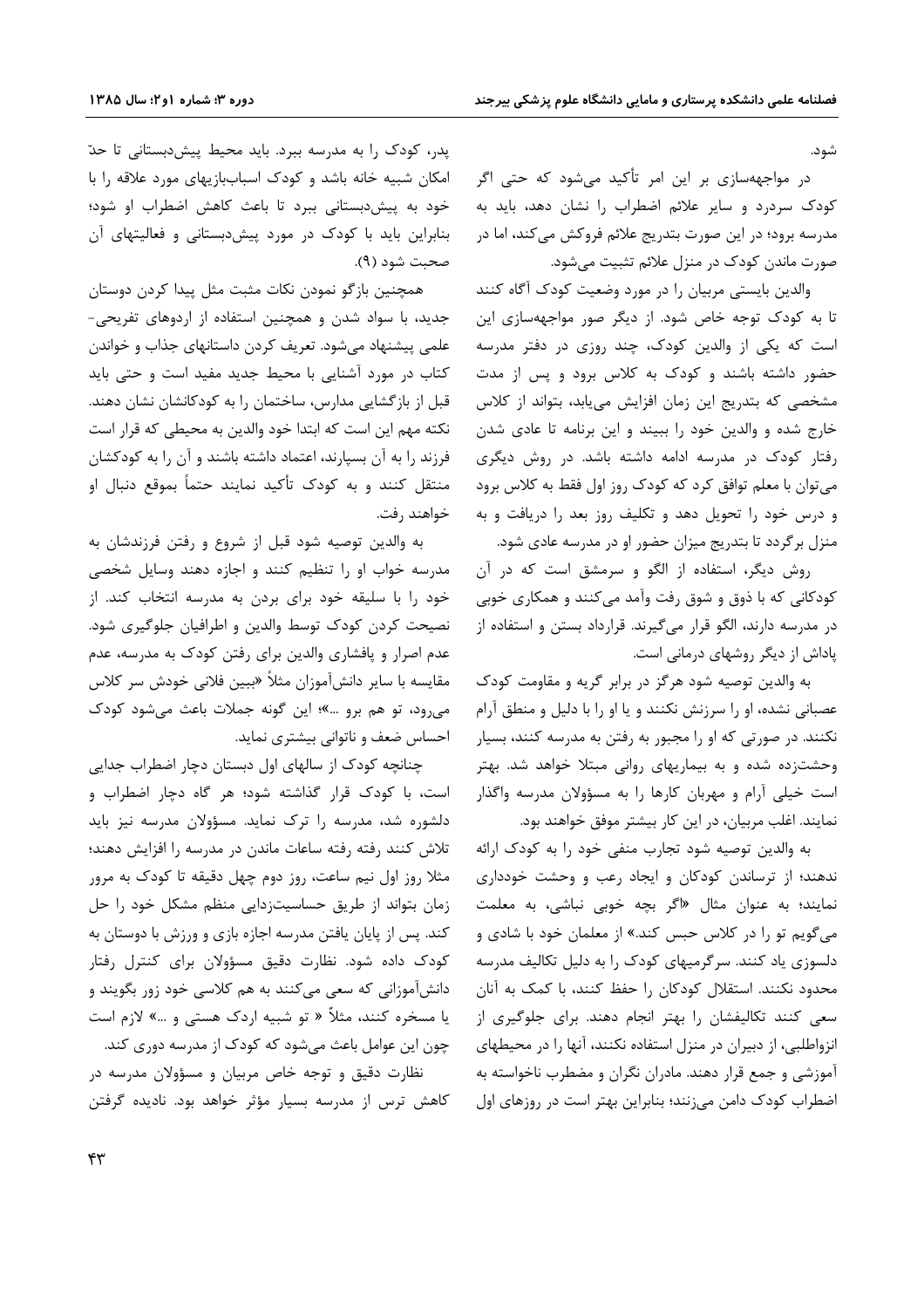ترس از مدرسه، دور نگه داشتن کودک از موقعیت ترسناک میههای شدید برای رفتن به مدرسه است. مهمترین علت آن (مدرسه)، برخورد خشونت بار و غیر منطقی با ترس از مدرسه از معلاق اب جدایی» است. برای رفع این مسأله کودک بیشتر باید در اجتماع باشد و تماس با محیط بیرون را تجربه کرده باشد و مسؤولان مدرسه نیز باید توجه دقیق به رفتار کودک داشته و در پی حل آن با کمک والدین باشند. اگر این مسأله در ابتدای ورود به مدرسه و شروع آن پیگیری و حل نشود، فرد دچار مشکلاتی در ورود به اجتماع و اختلالات تا اخذ مدارج تحصیلی بالاتر مے شود.

جمله روشهای منفی برای درمان ترس از مدرسه است، توصیه جهت پوشش بیشتر به وسیله پیش دبستانی و بودن در کنار دوستان پیشنهاد می شود (١٠).

## نتيجه گيري

ترس از مدرسه یک پدیده روانی- اجتماعی در زندگی کودکان است و به معنای امتناع از مدرسه رفتن و اجتناب و

#### منابح:

١- آرزومانیانس س. رشد و تکامل انسان. تهران: مؤسسه انتشاراتی نور دانش؛ ١٣٨١: ٢۴٣-٢۴٩.

2- Last CG, Hansen C, Franco N. Cognitive-behavioral treatment of school phobia. J Am Acad Child Adolesc Psychiatry. 1998; 37 (4): 404-11.

۳- روزنامه همشهری ۳۱ شهریور ۱۳۸۶.

4- Schmitt BD, School phobia. Author of "your childes health" Bantam books. McKesson Provider Technologies, 2006.

۵– آرزومانیانس سونیا. درسنامه پرستاری کودکان ونگ. (تهران): انتشارات جامعهنگر؛ ۱۳۸۵: ۲۷۴.

6- Kearney CA. Birding the gap among professionals who address youths with school Absenteeism: overview and suggestions for consensus professional psychology. Res Practice. 2003; 34 (1): 57-65.

۷– آرزومانیانس س. پرستاری کودکان مارلو. تهران: انتشارات بشری؛ ۱۳۸۱

٨- مرتضوی ح، طباطبایی م. پرستاری کودکان (کودک سالم). تهران: انتشارات سالمی؛ ١٣٨٢.

9- James SR, Ashwill JW, Droske SC. Nursing care of children. 2<sup>nd</sup> ed. Philadelphia: WB Saunders; 2002.

10- Wilson D, Huckleberry MJ. Nursing care of infants and children. 8<sup>th</sup> ed. St Louis. Mosby; 2007.